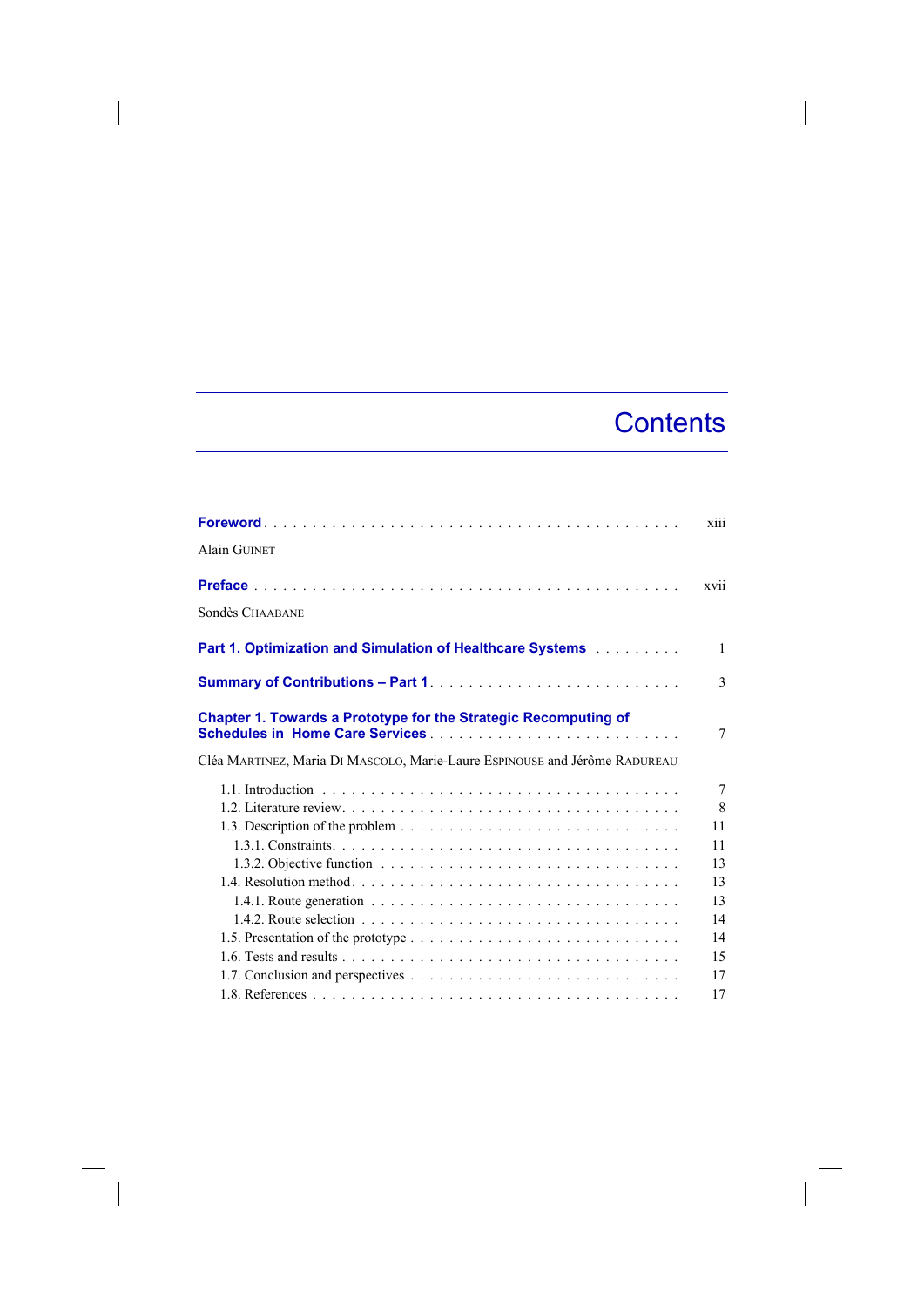| <b>VI</b> |  | <b>Healthcare Systems</b> |
|-----------|--|---------------------------|
|-----------|--|---------------------------|

 $\sim$  1

 $\begin{array}{c} \hline \end{array}$ 

| <b>Chapter 2. Home Healthcare Scheduling Activities Activities</b>                                                                  | 21                                                             |
|-------------------------------------------------------------------------------------------------------------------------------------|----------------------------------------------------------------|
| Rym BEN BACHOUCH JACQUIN and Jihene TOUNSI                                                                                          |                                                                |
| 2.3.1. Home healthcare planning "offline phase"                                                                                     | 21<br>21<br>24<br>24<br>27<br>28<br>30<br>30                   |
| <b>Chapter 3. Optimal Sizing of an Automated Dispensing Cabinet Under</b>                                                           | 35                                                             |
| Khalid HACHEMI, Didier GOURC and François MARMIER                                                                                   |                                                                |
| 3.3. Mathematical formulation.<br><b>Chapter 4. Validation of an Automated and Targeted Pharmaceutical</b>                          | 35<br>37<br>38<br>38<br>40<br>40<br>42<br>45<br>47<br>47<br>49 |
| Sophie STREEL, Nathalie MAES, Véronique GONCETTE, Laurence SEIDEL, Denis MENAGER,<br>Adelin ALBERT, Philippe KOLH and Didier MAESEN |                                                                |
|                                                                                                                                     | 49<br>51<br>53<br>53<br>53<br>56<br>57                         |

 $\mathcal{L}_{\mathcal{A}}$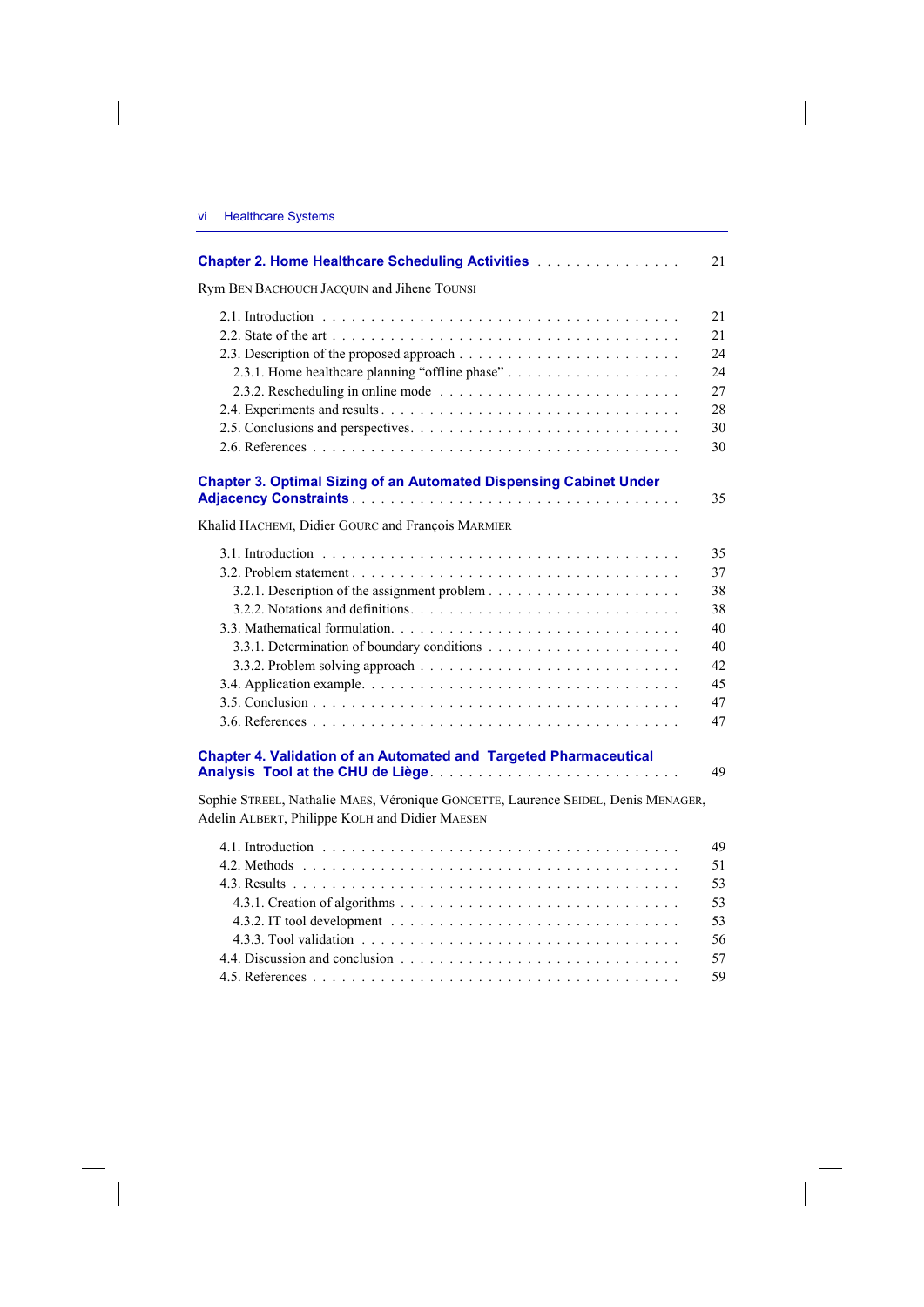$\begin{array}{c} \hline \end{array}$ 

| <b>Chapter 5. Simulation of Countermeasures in the Face of Covid-19</b>                                     | 61 |
|-------------------------------------------------------------------------------------------------------------|----|
| <b>Alain GUINET</b>                                                                                         |    |
|                                                                                                             | 61 |
| 5.2. The compartmental model $\ldots \ldots \ldots \ldots \ldots \ldots \ldots \ldots \ldots \ldots \ldots$ | 62 |
|                                                                                                             | 62 |
|                                                                                                             | 63 |
|                                                                                                             | 64 |
|                                                                                                             | 64 |
|                                                                                                             | 65 |
|                                                                                                             | 65 |
|                                                                                                             |    |
|                                                                                                             | 66 |
|                                                                                                             | 68 |
|                                                                                                             | 69 |
|                                                                                                             | 70 |
| Part 2. Digital and New Technologies for Health Services                                                    | 73 |
|                                                                                                             | 75 |
| <b>Chapter 6. Towards a New Classification of Medical Procedures</b>                                        |    |
|                                                                                                             | 79 |
| Pol LECLERCQ, Sarah BARDIAUX, Djohra AZZI, Julie VAN DEN BULCKE and Magali PIRSON                           |    |
|                                                                                                             | 79 |
| 6.1.1. An essential but obsolete medical healthcare nomenclature. $\dots$                                   | 79 |
| 6.1.2. Decision to initiate a structural reform of the Belgian healthcare                                   |    |
|                                                                                                             | 80 |
|                                                                                                             | 81 |
|                                                                                                             | 81 |
|                                                                                                             | 82 |
| 6.2.1. Term analysis and standardization (NPS ATMC V1-1)                                                    | 84 |
| 6.2.2. Medical pre-validation (NPS ATMC V1-2)                                                               | 84 |
| 6.2.3. Matching the WHO International Classification of Health Interventions                                |    |
|                                                                                                             | 86 |
| 6.2.4. Provisional classification of new terms (NPS ATMC V1-3')                                             | 89 |
|                                                                                                             | 91 |
| 6.2.6. Validation of proposals by expert groups (NPS ATMC V1-4)                                             | 91 |
|                                                                                                             | 93 |
|                                                                                                             | 93 |
| 6.3.2. A summary of the modifications between NPS V0 and NSS V1-3.                                          | 93 |
| 6.3.3. Validation of proposals by experts (NPS ATMC V1-5).                                                  | 96 |
|                                                                                                             | 96 |
|                                                                                                             |    |

 $\overline{\phantom{a}}$ 

 $\begin{array}{c} \hline \end{array}$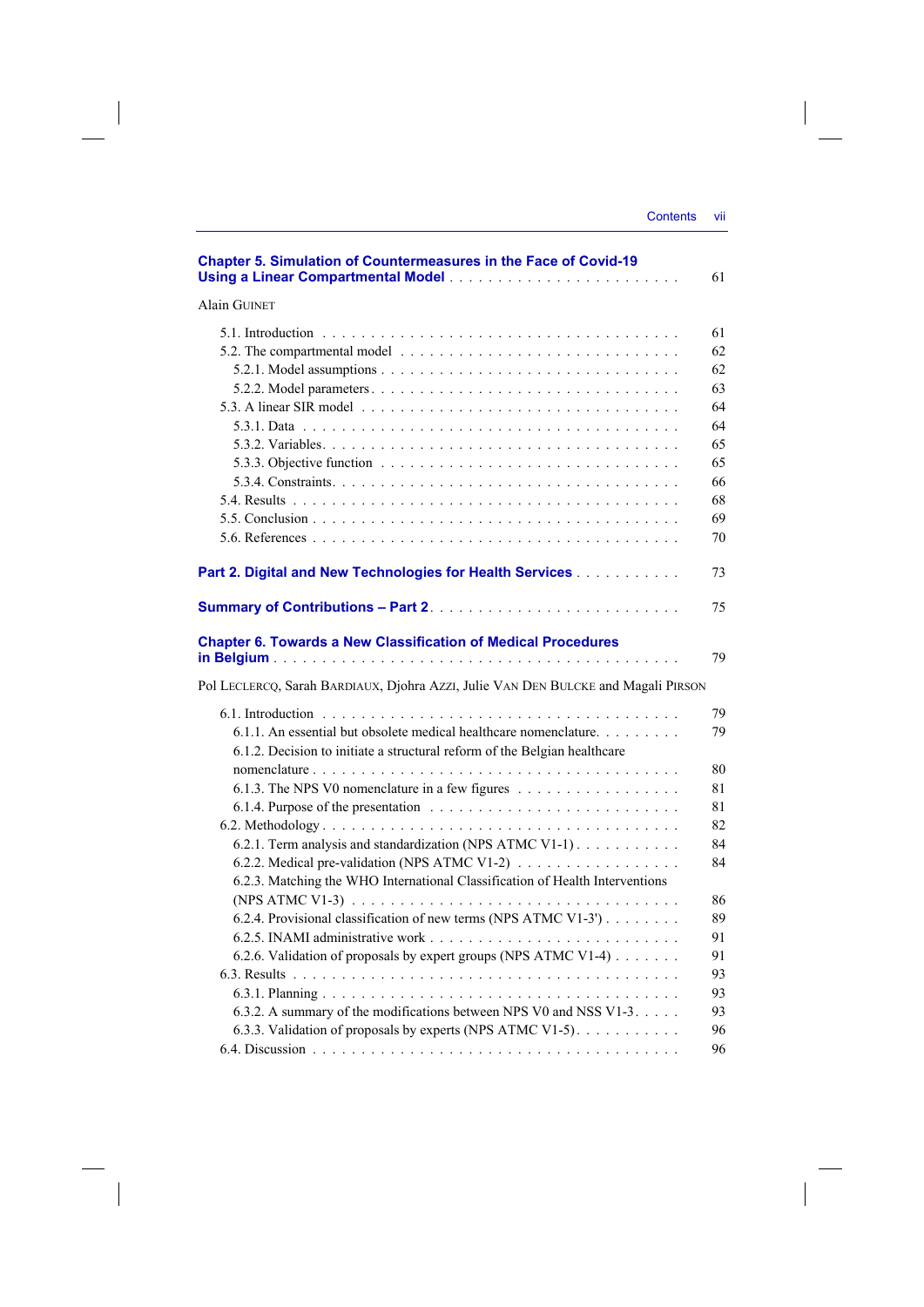$\overline{\phantom{a}}$ 

| 6.4.1. From the standardization of medical procedures to a common                  | 97  |
|------------------------------------------------------------------------------------|-----|
| 6.4.2. Evaluate the quality for the standardization of medical procedures          | 99  |
| 6.4.3. An estimate of the resources mobilized to arrive at a common                |     |
|                                                                                    | 100 |
|                                                                                    | 100 |
| 6.4.5. The implementation of common descriptive classification                     |     |
|                                                                                    | 101 |
|                                                                                    | 103 |
|                                                                                    | 103 |
| <b>Chapter 7. Digital Toolkit for the Ergonomic Evaluation of</b>                  |     |
|                                                                                    | 105 |
| Valentin ROCHAT and Antoine HAYEK                                                  |     |
|                                                                                    | 105 |
|                                                                                    | 106 |
|                                                                                    | 106 |
|                                                                                    | 106 |
| 7.2.3. Examples of applications in different sectors.                              | 107 |
|                                                                                    | 108 |
|                                                                                    | 108 |
|                                                                                    | 108 |
|                                                                                    | 109 |
|                                                                                    | 111 |
|                                                                                    | 111 |
| 7.3.5. Improvement proposals and recommendations.                                  | 111 |
|                                                                                    | 112 |
|                                                                                    | 113 |
| Chapter 8. Simulation on an RFID Interactive Tabletop with Tangible                |     |
| <b>Objects of Future Working Conditions: Prospects for Implementation</b>          |     |
|                                                                                    | 115 |
| Yoann LEBRUN, Nicolas VISPI, Sophie LEPREUX, Sondès CHAABANE and Christophe KOLSKI |     |
|                                                                                    | 115 |
| 8.2. State-of-the-art on the simulation of future working conditions               | 116 |
| 8.3. Proposal for a simulator on an interactive tabletop                           | 117 |
| 8.4. Development of a first version of a simulator on an interactive tabletop      | 119 |
| 8.5. Application opportunities in the healthcare industry                          | 123 |
| 8.6. Conclusion and perspectives in the healthcare industry                        | 124 |
|                                                                                    | 125 |
|                                                                                    | 125 |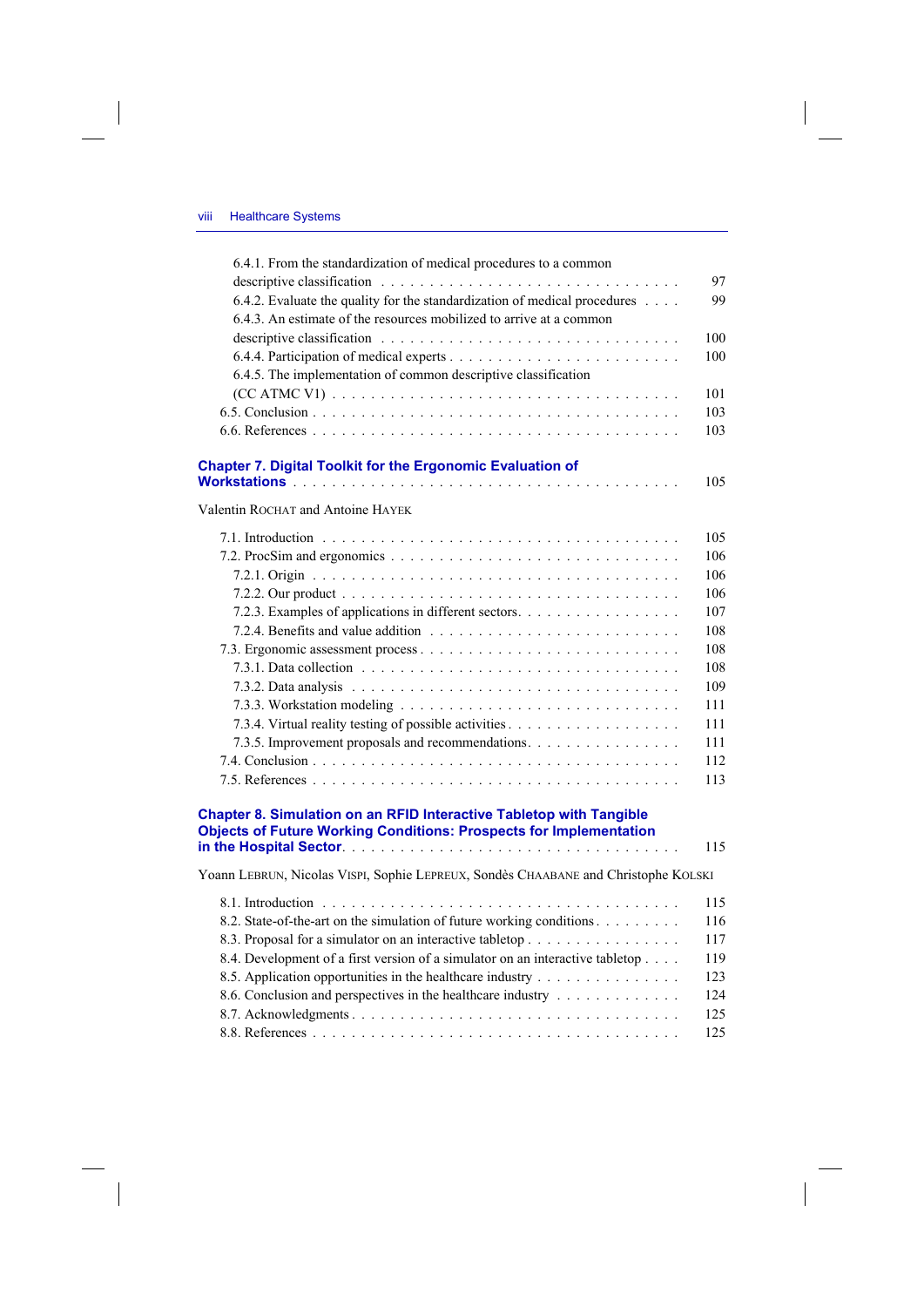| <b>Chapter 9. Robotic Geriatric Assistant: A Pilot Assessment</b><br>129                                                                                                                                                            |
|-------------------------------------------------------------------------------------------------------------------------------------------------------------------------------------------------------------------------------------|
| Dimitri VOILMY, Karine LAN HING TING, Ana IGLESIAS, Rebeca MARFIL, Juan Pedro<br>BANDERA, Fernando FERNANDEZ and Quitterie DE ROLL                                                                                                  |
| 129<br>9.2. Geriatric assessment: from needs to the proposed solution<br>130<br>9.2.1. Data management and the proposed robotic solution<br>131<br>132<br>134<br>134<br>135<br>136<br>136<br>137<br>137<br>138<br>140<br>141<br>141 |
| Chapter 10. Perspectives on the Patient Experience (PX) of People with<br>145                                                                                                                                                       |
| Djilali IDOUGHI, Karim TOULOUM, Yohan GUERRIER and Christophe KOLSKI                                                                                                                                                                |
| 145<br>146<br>149<br>10.4. Illustrations relating to the "user research" phase of the<br>151<br>10.5. Case study: digital care journey of a patient with a disability<br>153<br>155<br>155                                          |
| Part 3. Change Management and Organizational Innovations [11] Lawrence Management and Organizational Innovations [11] Lawrence Management and D<br>159                                                                              |
| 161                                                                                                                                                                                                                                 |
| Chapter 11. Jointly Improving the Experience of All Stakeholders in<br>165                                                                                                                                                          |
| Wilson GOUDALO, Christophe KOLSKI and Frédéric VANDERHAEGEN                                                                                                                                                                         |
| 165<br>166                                                                                                                                                                                                                          |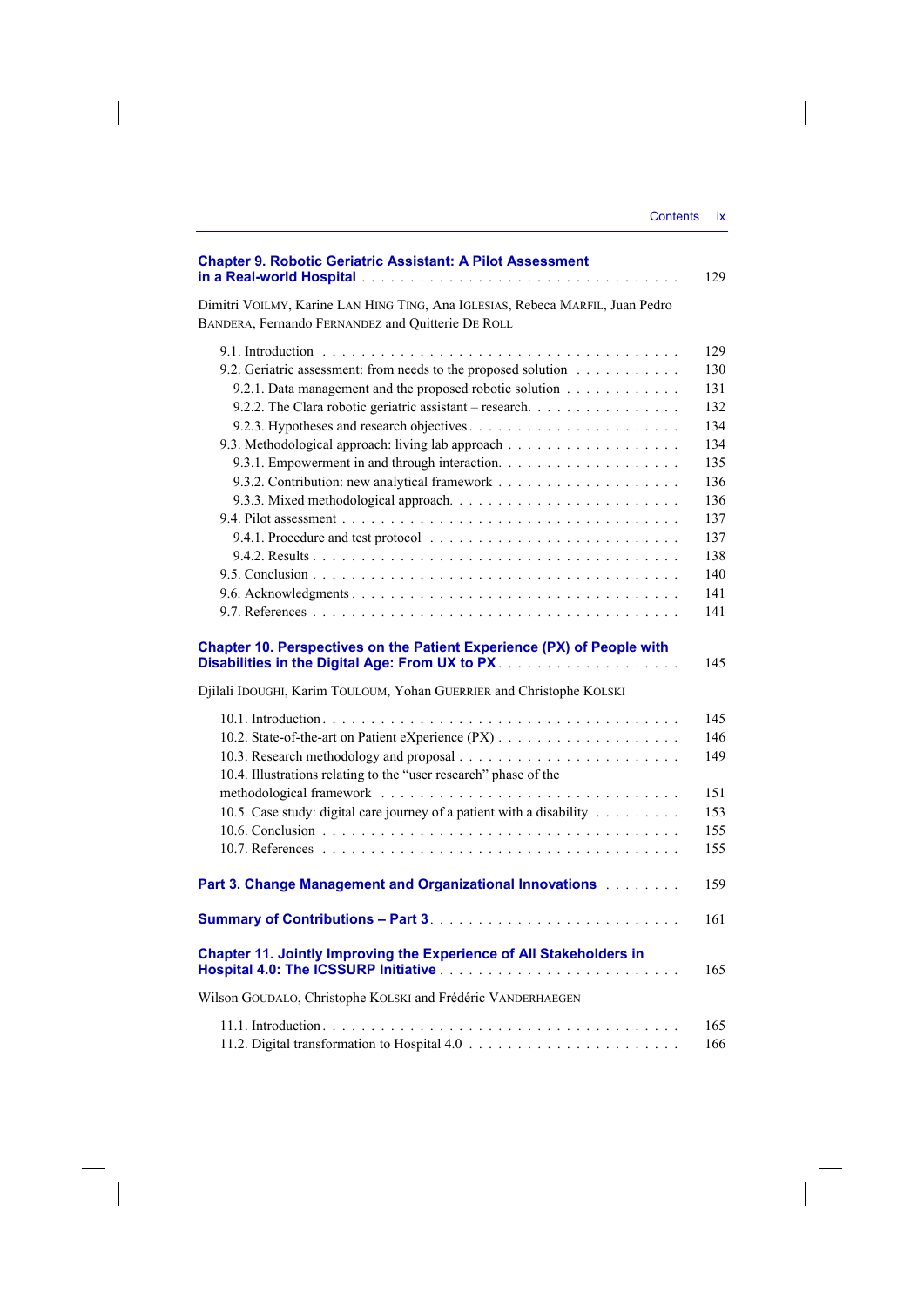$\begin{array}{c} \hline \end{array}$ 

| 11.3. Essential qualities of information systems of Hospital 4.0                 | 167 |
|----------------------------------------------------------------------------------|-----|
| 11.3.1. Security in information systems of Hospital 4.0                          | 168 |
| 11.3.2. Usability of information systems of Hospital 4.0.                        | 169 |
| 11.3.3. Resilience of information systems of Hospital 4.0                        | 170 |
| 11.3.4. Performance of information systems of Hospital 4.0.                      | 171 |
| 11.4. Towards a joint security, safety, usability, resilience and                |     |
|                                                                                  | 172 |
| 11.4.1. Advanced conceptual model of ICSSURP                                     | 172 |
|                                                                                  | 172 |
|                                                                                  | 174 |
|                                                                                  | 174 |
|                                                                                  | 175 |
| <b>Chapter 12. A Tool-based Approach to Analyze Operating Room</b>               |     |
| <b>Schedule Execution: Application to Online Management</b>                      | 179 |
| Leah RIFI, Franck FONTANILI and Michel JEANNEY                                   |     |
|                                                                                  | 179 |
|                                                                                  | 181 |
| 12.2.1. Preliminary phase: from observation to the approach outline              | 181 |
|                                                                                  | 181 |
|                                                                                  | 182 |
|                                                                                  | 182 |
| 12.3. Current version of the proposed tool-based approach                        | 183 |
| 12.3.1. Presentation of the first tool: the dashboard conceptual model           | 183 |
| 12.3.2. Presentation of the second tool: the Logbook                             | 185 |
| 12.3.3. Description of the current version of the approach                       | 185 |
| 12.4. Applied example of our tool-based approach at the Centre                   |     |
|                                                                                  | 189 |
|                                                                                  | 189 |
| 12.4.2. Step 2 – evaluate the feasibility and optimality of the initial schedule | 190 |
| 12.4.3. Steps $3$ and $4 -$ study the indicators and their deviations for the    |     |
|                                                                                  | 190 |
| 12.4.4. Step 5 – study the indicators and their deviations at the level of       |     |
|                                                                                  | 191 |
| 12.4.5. Step 6 – determine root causes, impact on the performed schedule and     |     |
|                                                                                  | 191 |
| 12.4.6. Step 7 – evaluate the quality of the actions implemented                 | 192 |
|                                                                                  | 192 |
|                                                                                  | 192 |
|                                                                                  | 193 |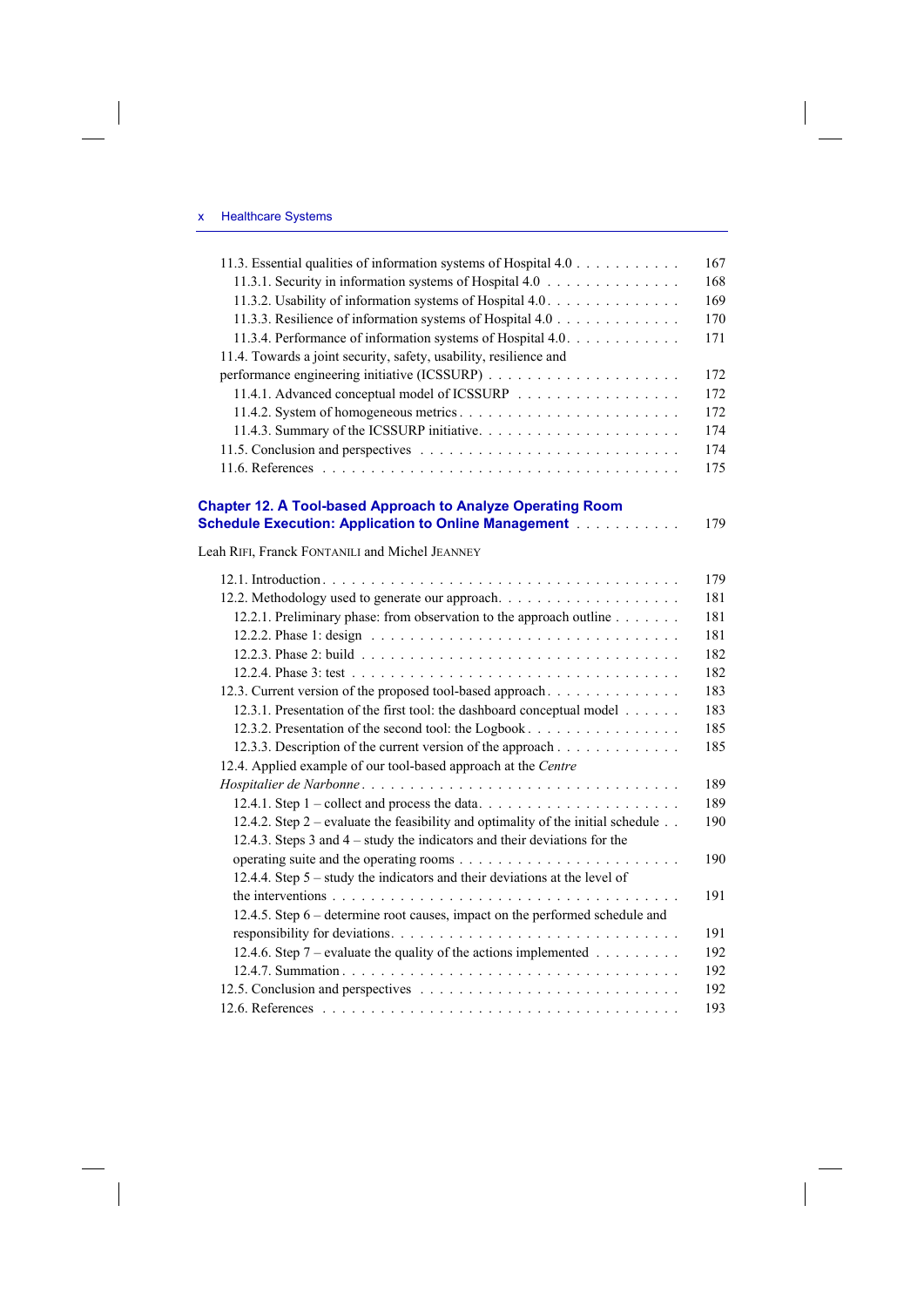| <b>Chapter 13. Planning Patient Journeys in Outpatient Hospitals to</b>         | 195 |
|---------------------------------------------------------------------------------|-----|
| Virginie FORTINEAU and Lucie ROUSSEL                                            |     |
|                                                                                 | 195 |
|                                                                                 | 196 |
|                                                                                 | 196 |
| 13.2.2. 4.0 transforming the operational management of hospital flows           | 197 |
|                                                                                 | 198 |
|                                                                                 | 198 |
| 13.3.1. Field of application: patient flows in outpatient hospitals             | 198 |
| 13.3.2. Little tactical planning for the state of the art                       | 199 |
| 13.3.3. Choosing a planning and workflow management method                      | 201 |
|                                                                                 | 202 |
| 13.4.1. Macro-planning for groups of pathways: an S&Op for ambulatory           |     |
|                                                                                 | 202 |
|                                                                                 | 204 |
|                                                                                 | 205 |
| 13.5.1. Repeatability and accessibility of the macro-planning approach          | 205 |
| 13.5.2. Beyond the macro-planning for groups of pathways: towards               |     |
|                                                                                 | 205 |
|                                                                                 | 206 |
|                                                                                 | 206 |
| <b>Chapter 14. Treatment Protocols Generated by Machine Learning:</b>           |     |
| Putting a Case Study of Hospitalization at Home into Perspective                | 209 |
| Alice MARTIN, Jean-Baptiste GUILLAUME, Alain GUINET and Julien FONDREVELLE      |     |
|                                                                                 | 209 |
|                                                                                 | 210 |
| 14.2.1. France's healthcare restructuring and the impact for HaH.               | 210 |
| 14.2.2. Hospitalization at home and target patients                             | 210 |
| 14.2.3. The positioning of hospitalization at home versus traditional medicine. | 212 |
| 14.2.4. The problems facing hospitalization at home                             | 213 |
|                                                                                 | 214 |
| 14.3.1. A quality tool for the patient and the healthcare provider              | 214 |
| 14.3.2. The interface protocol between healthcare facilities                    | 215 |
|                                                                                 | 216 |
|                                                                                 | 216 |
| 14.4.1. Case study of the cost drivers of a hospitalization at home             | 216 |
| 14.4.2. Patient trajectory forecasting and protocol generation                  | 219 |
|                                                                                 | 221 |
|                                                                                 | 221 |